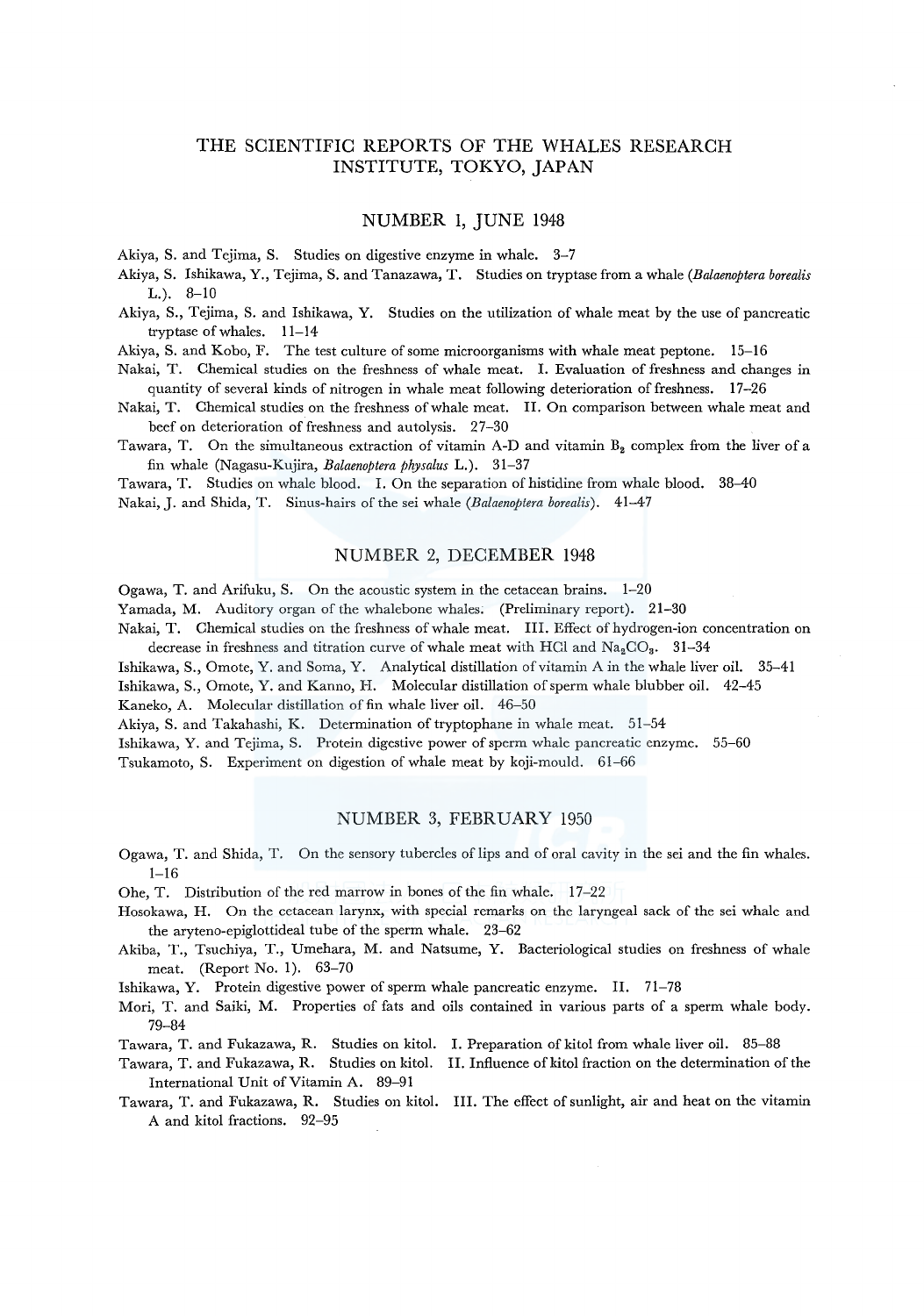ii

Tawara, T. On the respiratory pigments of whale (Studies on whale blood II.). 96-101

Yoshida, M. Research on methionine in whale. 102-105

Mizue, K. Factory ship whaling around Bonin Islands in 1948. 106-118

Mizue, K. and Jimbo, H. Statistic study of foetuses of whales. 119-131

Nishiwaki, M. and Hayashi, K. Biological survey of fin and blue whales taken in the Antarctic season 1947-48 by the Japanese fleet. 132-190

## NUMBER 4, AUGUST 1950

Omura, H. On the body weight of sperm and sei whales located in the adjacent waters of Japan. 1-13

Omura, H. Diatom infection on blue and fin whales in the Antarctic whaling area V (the Ross Sea area). 14-26

Omura, H. Whales in the adjacent waters of Japan. 27-113

Nishiwaki, M. Determination of the age of Antarctic blue and fin whales by the colour changes in crystalline lens. 115-161

Nishiwaki, M. Age characteristics in baleen plates. 162-183

Nishiwaki, M. On the body weight of whales. 184-209

## NUMBER 5, JUNE 1951

- Akiba, T., Umehara, M. and Natsume, Y. Bacteriological studies on freshness of whale meat. (Report No. II.). 1-4
- Hosokawa, H. On the pelvic cartilages of the Balaenoptera-foetuses, with remarks on the specifical and sexual difference. 5-15
- Ohe, T. Iconography on the abdominal cavity and viscera of the Balaenoptera, with special remarks upon the peritoneal coverings. 17-39
- Akiya, S. and Hoshino, 0. Isolation of histidine from whale blood using 3, 4-dichlorobenzene sulfonic acid. 41-47

Tawara, T. and Fukazawa, R. Studies on kitol. IV. Purification of kitol by chromatographie. 49-51 Ishikawa, S., Omote, Y. and Okuda, H. Substances related to vitamin A in the whale liver oil. 53-59

Ishikawa, S., Omote, Y., Kijima, M. and Okuda, H. Thermal decomposition of kitol. 61-69

Mizue, K. Grey whales in the east sea area of Korea. 71-79

Mizue, K. Food of whales (In the adjacent waters of Japan). 81-90

Nishiwaki, M. and Ohe, T. Biological investigation on blue whales *(Balaenoptera musculus)* and fin whales *(Balaenoptera physalus)* caught by the Japanese Antarctic whaling fleets. 91-167

## NUMBER 6, DECEMBER 1951

Hosokawa, H. On the extrinsic eye muscles of the whale, with special remarks upon the innervation and function of the musculus retractor bulbi. 1-33

Murata, T. Histological studies on the respiratory portions of the lungs of cetacea. 35-47

Kojima, T. On the brain of the sperm whale *(Physeter catodon* L.). 49-72

Mizue, K. and Murata, T. Biological investigation on the whales caught by the Japanese Antarctic whaling fleets season 1949-50. 73-131

Nishiwaki, M. On the periodic mark on the baleen plates as the sign of annual growth. 133-152

- Nishiwaki, M. and Hibiya, T. On the sexual maturity of the sperm whales *(Physeter catodon)* found in the adjacent waters of Japan (I). 153-165
- Nakai, T. Chemical studies on freshness of whale meat. IV. Some informations of *Archomobacter ubiquitum*  isolated from whale carcass. 167-176

### Nakai, T. and Ono, H. The effects of electric shock and fatigue on post-mortem changes in muscle. 177- 185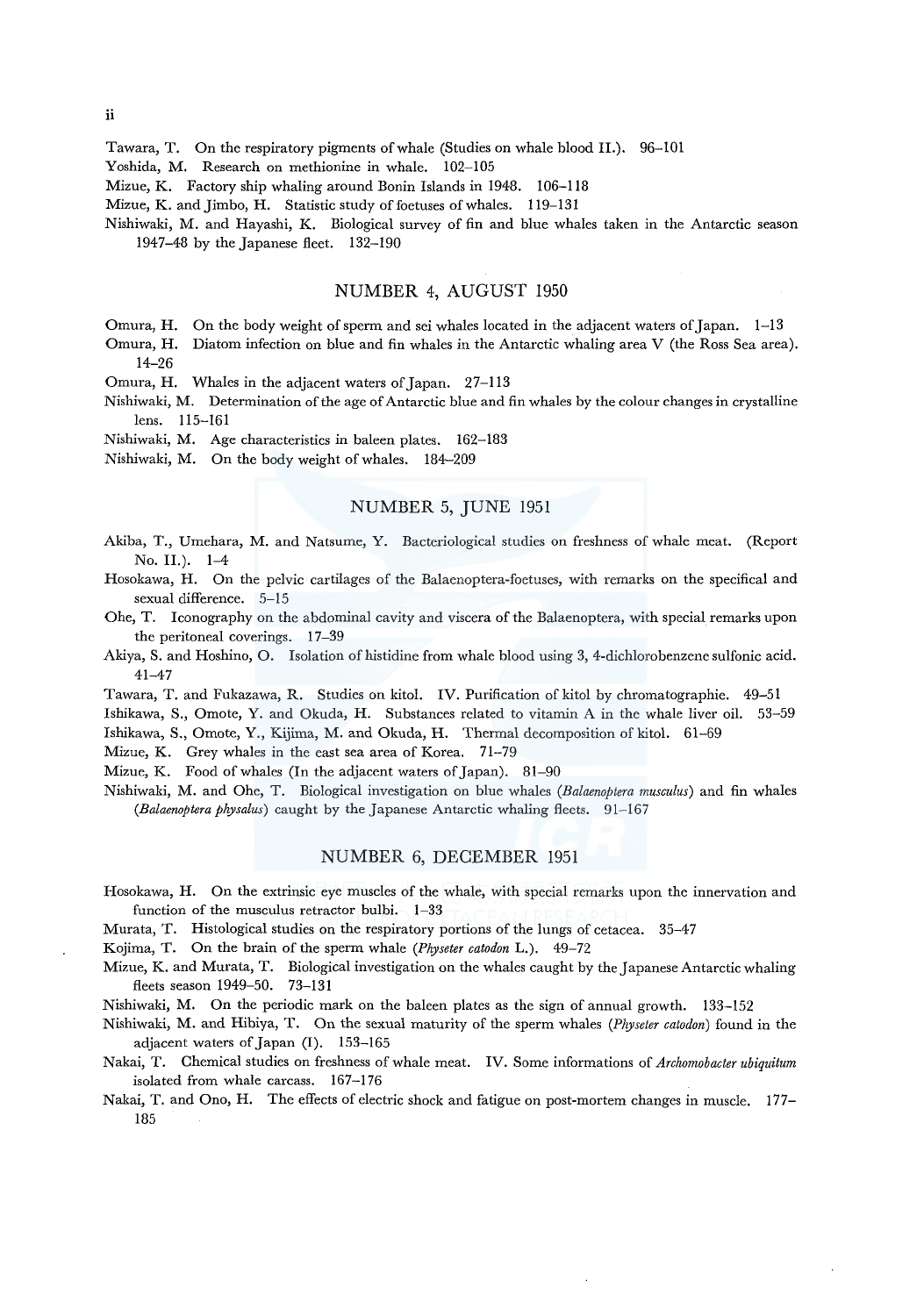- Omote, Y. Complete recovery of vitamin A from molecular distillation residue of whale-liver oil. 187- 191
- Omote, Y. Chemical structure of kitol (I). Double bonds and hydroxyl groups. 193-198
- Hirata. M. Experimental investigation on flatterned head harpoon. An attempt for restraining ricochet. 199-207

## NUMBER 7, JULY 1952

- Ogawa, T. On the cardiac nerves of some cetacea, with special reference to those *ofBerardius bairdii* Stejneger. 1-22
- Akiya, S., Hoshino, 0. and Motohashi, N. On an attempt to preserve whale meat freshness with 5-nitrofurfuriden aminoguanidine from decay. 23-30

Akiya, S. and Sawamura, R. Colorimetric determination of 5-nitro-2-furfuridene aminoguanidine. 31–36

Tomiyama, S. and Takao, M. Studies on utilization of higher fatty alcohol from sperm whale oil. 37- 46

Omote, Y. A rapid method for the separate determination of vitamin A and kitol in the whale-liver oil. 47-50

Arai, Y. and Sakai, S. Whale meat in nutrition. 51-67

- Yamaguchi, K. and Fujino, K. On the serological constitution of striped dolphin *(Prodelphinus caeruleo-albus*  (Meyen)) (I). 69-77
- Nishimoto, S., Tozawa, M. and Kawakami, T. Food ofsei whales *(Balaenoptera borealis)* caught in the Bonin Island waters. 79-85
- Nishiwaki, M. On the age-determination of Mystacoceti, chiefly blue and fin whales. 87-119
- Nishiwaki, M. and Hibiya, T. On the sexual maturity of the sperm whales *(Physeter catodon)* found in the adjacent waters of Japan (II). 121-124
- Ohno, M. and Fujino, K. Biological investigation on the whales caught by the Japanese Antarctic whaling fleets, season 1950/51. 125-188

## NUMBER 8, JUNE 1953

Yamada, M. Contribution to the anatomy of the organ of hearing of whales. 1-79

Omura, H. Biological study on humpback whales in the Antarctic whaling areas IV and V. 81-102

Fujino, K. On the serological constitutions of the sei-, fin-, blue- and humpback-whales (I). 103-125

Ogawa, T. On the presence and disappearance of the hind limb in the cetacean embryos. 127-132

- Nishiwaki, M. and Yagi, T. On the age and the growth of teeth in a dolphin *(Prodelphinus caeruleo-albus).*  (I). 133-146
- Kakuwa, Z., Kawakami, T. and Iguchi, K. Biological investigation on the whales caught by the Japanese Antarctic whaling fleets in the 1951-52 season. 147-213

Nishiwaki, M. Hermaphroditism in a dolphin *(Prodelphinus caeruleo-albus).* 215-218

# NUMBER 9, JUNE 1954

- Akiya, S., Hoshino, 0. and Motohashi, N. Attempt to preserve freshness of whale meat with germicides. II. 1-10
- Ogawa, T. On the musculature of the sinus venosus and its continuation with the so-called conducting system of the whale's heart. 11-35
- Yamada, M. Some remarks on the pygmy sperm whale, *Kogia.* 37-58

Yamada, M. An account of a rare porpoise, *Feresa* Gray from Japan. 59-88

Omura, H. and Fujino, K. Sei whales in the adjacent waters of Japan. II. Further studies on the external characters. 89-103

Fujino, K. On the serological constitution of the sperm- and baird's beaked-whales (I) Blood groups of the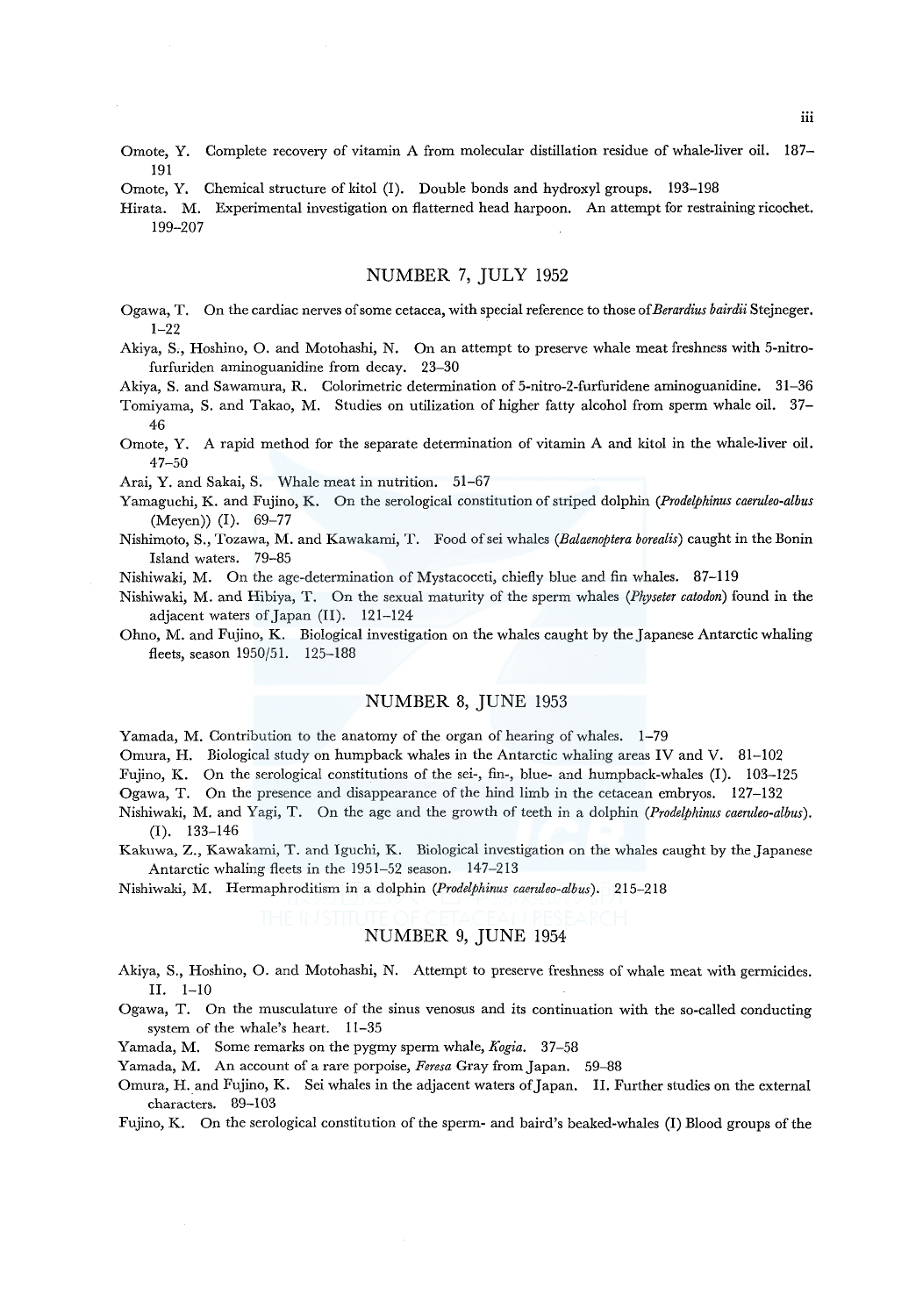sperm- and baird's beaked-whales. 105-120

- Fujino, K. On the body proportions of the fin whales *(Balaenoptera physalus* (L) caught in the northern Pacific Ocean (I) (Preliminary report). 121-163
- Nishiwaki, M., Hibiya, T. and Kimura, S. On the sexual maturity of the sei whale of the Bonin waters. 165-177

Uda, M. Studies of the relation between the whaling grounds and the hydrographical conditions (I). 179- 187

### NUMBER 10, JUNE 1955

Hosokawa, H. Cross-section of a 12 mm dolphin embryo. 1-68

Nemoto, T. White scars on whales (I) Lamprey marks. 69-77

- Omura, H. and Nemoto, T. Sei whales in the adjacent waters of Japan. Ill. Relation between movement and water temperature of the sea. 79-87
- Omura, H., Fujino, K. and Kimura, S. Beaked whale Berardius bairdi of Japan, with notes of *Ziphius cavirostris*. 89-132

Fujino, K. On the body weight of the sei whales located in the adjacent waters of Japan (II). 133-141 Nishiwaki, M. On the sexual maturity of the Antarctic male sperm whale *(Physeter catodon* L.). 143-149 Ohta, K. *et al.* Composition of fin whale milk. 151-167

## NUMBER 11, JUNE 1956

Omura, H. and Sakiura, H. Studies on the little piked whale from the coast of Japan. 1-37

- Nishiwaki, M., Hibiya, T. and Kimura, S. On the sexual maturity of the sperm whale *(Physeter catodon)*  found in the North Pacific. 39-46
- Fujino, K. On the body proportions of the sperm whales *(Physeter catodon).* 47-83
- Fujino, K. On the serological constitution of the fin whales II. Further studies on blood groups. 85- 98

Nemoto, T. On the diatoms of the skin film of whales in the northern Pacific. 99-132

- Hoshina, T. and Sugiura, Y. On a skin disease and a nematode parasite of a dolphin, *Tursiops truncatus*  (Montagu, 1821). 133-138
- Iwai, E. Descriptions on unidentified species of dibranchiate cephalopods. I. An oegopsiden squid belonging to the genus *Architeuthis.* 139-151
- Iwai, E. Descriptions on unidentified species of dibranchiate cephalopods. II. A cranchiidae squid of the genus *Taonius.* 153-161
- Uda, M. and Nasu, K. Studies of the whaling grounds in the northern sea-region of the Pacific Ocean in relation to the meteorological and oceanographic conditions. (Part I). 163-179

Kimura, S. and Nemoto, T. Note on a minke whale kept alive in aquarium. 181-189

Ishikawa, Y. A characteristic property of whale oils concerning the absorption of gases. I. On the absorption of carbon dioxide by whale oils. 191-213

# NUMBER 12, JUNE 1957

Omura, H. Osteological study of the little piked whale from the coast of Japan. 1-21

Nishiwaki, M. Age characteristics of ear plugs of whales. 23-32

Nemoto, T. Foods of baleen whales in the northern Pacific. 33-89

- Nasu, K. Oceanographic conditions of the whaling grounds in the waters adjacent to Aleutian Islands and the Bering Sea in summer of 1955. 91-101
- Kimura, S. The twinning in southern fin whales. 103-125
- Ichihara, T. An application of linear discriminant function to external measurements of fin whale. 127- 189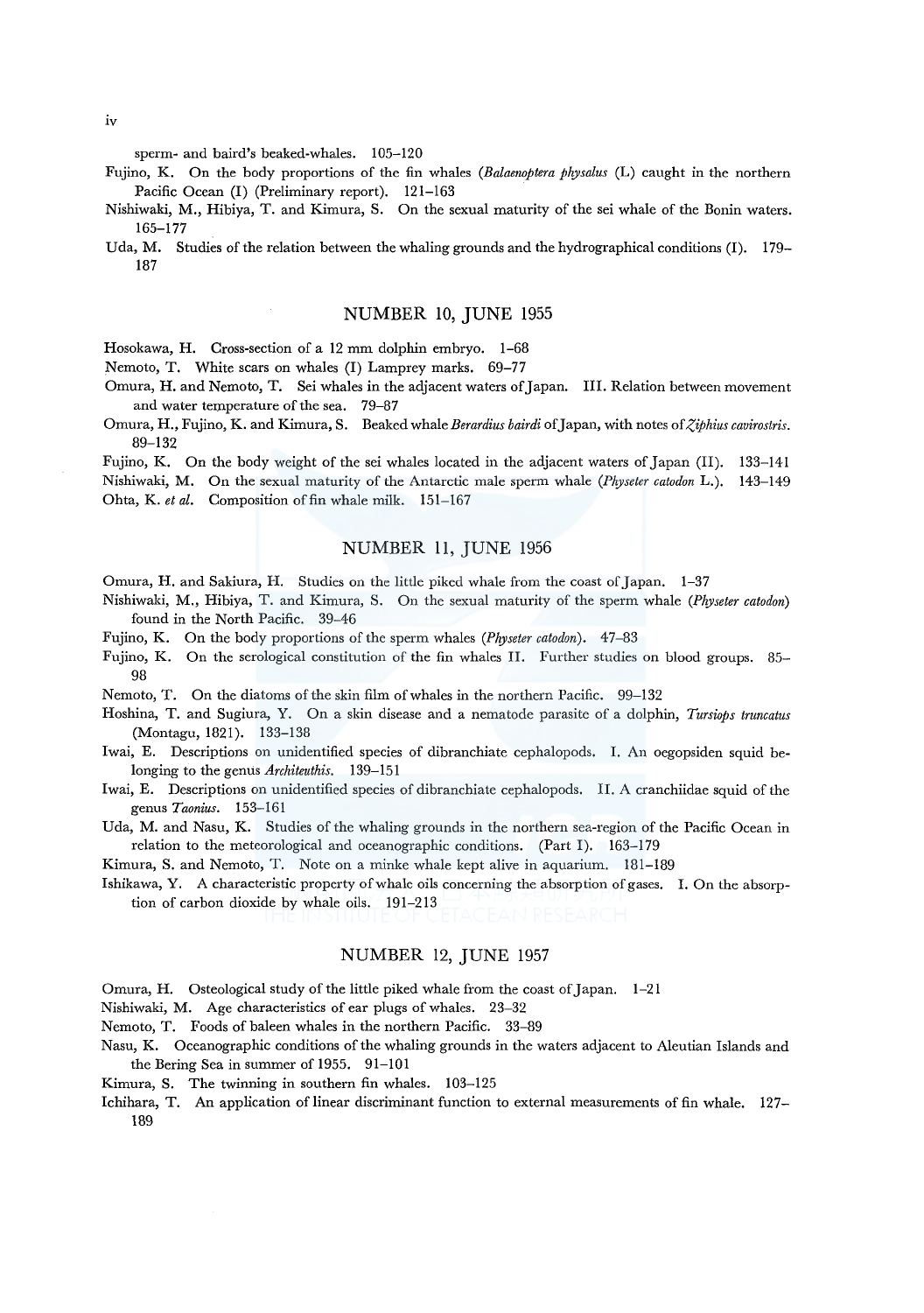Nishiwaki, M. Very small embryo of cetacea. 191-192

Nishiwaki, M. One-eyed monster of fin whale. 193-195

- Ogawa, T. and Kamiya, T. A case of the cachalot with protruded rudimentary hind limbs. 197-208
- Uda, M. and Dairokuno, A. Studies of the relation between the whaling grounds and the hydrographic conditions. (II) A study of the relation between the whaling grounds off Kinkazan and the boundary of water masses. 209-224
- Abe, T. Notes on fishes from the stomachs of whales taken in the Antarctic. I. *Xenoryttus nemotoi,* a new genus and new species of zeomorph fish of the subfamily *Oreosonimae* (Goode and Bean, 1895). 225- 233
- Tsuyuki, H. On the oils contained in various blubbers of northern elephant seal, *Mirounga angustirostris.*  235-240

### NUMBER 13, SEPTEMBER 1958

Omura, H. North Pacific right whale. 1-52

Nishiwaki, M. and Kamiya, T. A beaked whale *Mesoplodon* stranded at Oiso beach, Japan. 53-83

- Nishiwaki, M. and Randa, C. Killer whales caught in the coastal waters off Japan for recent 10 years. 85-96
- Ohsumi, S. (Kimura), Nishiwaki, M. and Hibiya, T. Growth of fine whale in the northern Pacific. 97-133
- Nishiwaki, M., Hibiya, T. and Ohsumi, S. (Kimura). Age study of sperm whale based on reading of tooth laminations. 135-153
- Nishiwaki, M., Ichihara, T. and Ohsumi, S. (Kimura). Age studies of fine whale based on ear plug. 155- 169

Fujino, K. On the serological constitution of fin whale. III. Human B blood group substances in erythrocytes and some notes on anti-fin Ju specific antibodies. 171-184

Nemoto, T. *Cocconeis* diatoms infected on whales in the Antarctic. 185-191

Nemoto, T. and Nasu, K. *Thysanoessa macrura* as a food of baleen whales in the Antarctic. 193-199

Ichihara, T. Gray whale observed in the Bering Sea. 201-205

Ohsumi, S. (Kimura). A descendant of Moby Dick or a white sperm whale. 207-209

Nasu, K. Deformed lower jaw of sperm whale. 211-212

Omura, H. Note on embryo of Baird's beaked whale. 213-214

- Uda, M. and Suzuki, N. Studies of the relation between the whaling grounds and the hydrographic conditions. III. 215-229
- Seki, Y. Observations on the spinal cord of the right whale. 132-251
- Kamiya, T. How to count the renculi of the cetacean kidneys, with special regard to the kidney of the right whale. 253-267
- Hosokawa, H. and Sekino, T. Comparison of the size of cells and some histological formations between whales and man. 269-301

Ogawa, T., Tsunoda, T. and Osawa, M. Amino acid composition of whale meat. 303-307

Ishikawa, Y. A characteristic property of whale oils concerning the absorption of gases. II. On the absorption of nitrogen by whale oils. 309-321

Tsuyuki, H. Component fatty acids of northern elephant seal oil. 323-332

### NUMBER 14, SEPTEMBER 1959

Omura, H. Bryde's whales from the coast of Japan. 1-33

Nishiwaki, M. and Kamiya, T. *Mesoplodon stejnegeri* from the coast of Japan. 35-48

- Nishiwaki, M. Humpback whales in Ryukyuan waters. 49-87
- Cushing, John E., Fujino, K. and Takahashi, K. Glycerol-freezing technique as an aid in blood typing ofwhales. 89-100
- Fujino, K. and Cushing, John E. Blood typing of dried whale erythrocytes with 1311 labelled antibody. 101-106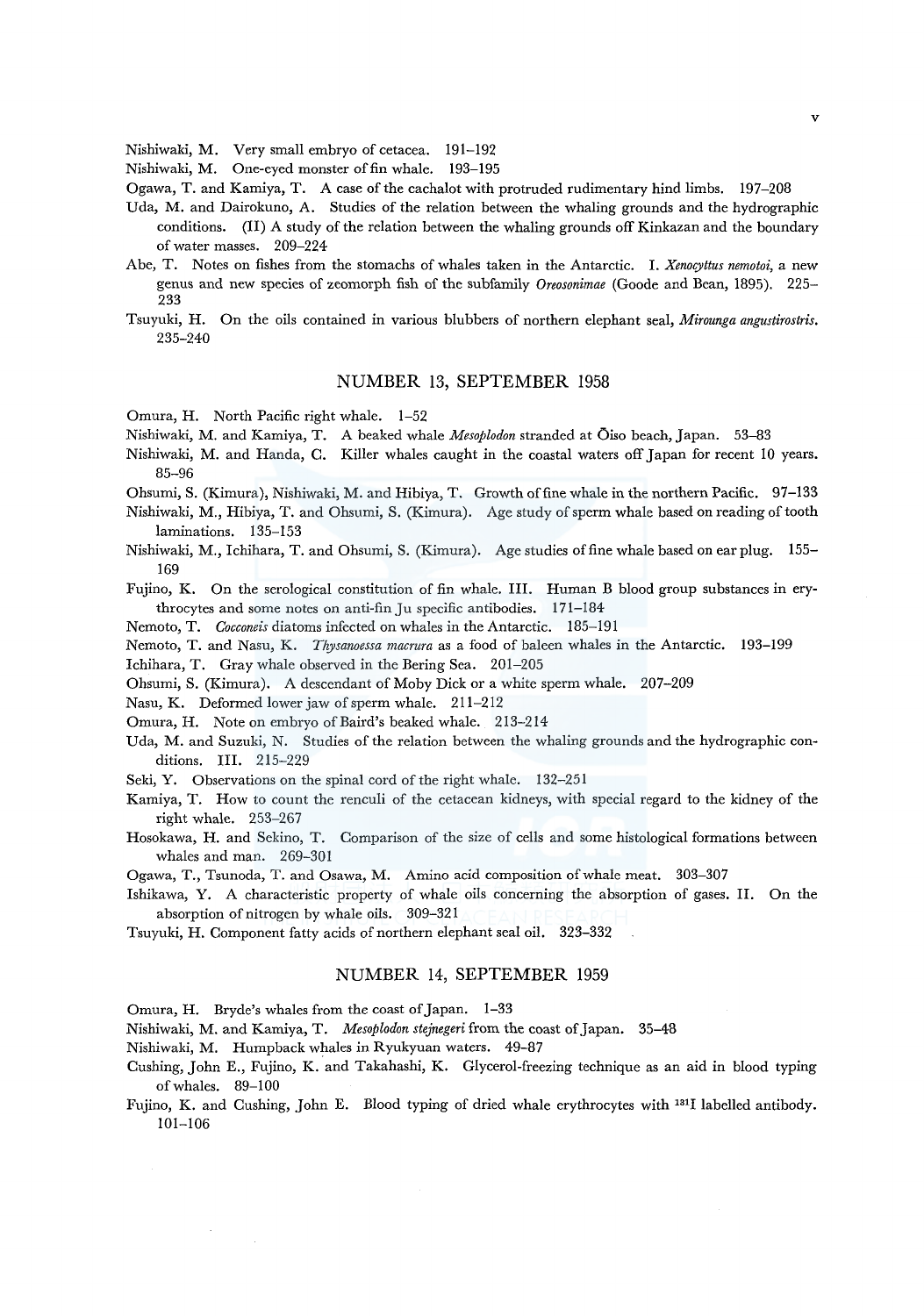Ichihara, T. Formation mechanism of ear plug in baleen whales in relation to glove-finger. 107-135 Nasu, K. Surface water condition in the Antarctic whaling Pacific area in 1956-57. 137-143 Ohsumi, S. (Kimura). A deformed fin whale foetus. 145-147

Nemoto, T. Food of baleen whales with reference to whale movements. 149-290

Yamada, M. and Yoshizaki, F. Osseous labyrinth of cetacea. 291-304

Nakai, T. Distribution of amino acid in proteins from various parts of whale body. 305-326

## NUMBER 15, NOVEMBER 1960

Nishiwaki, M. Ryukyuan humpback whaling in 1960. 1-16

Ohsumi, S. Relative growth of the fin whale, *Balaenoptera physalus* (Linn.). 17-84

Fujino, K. lmmunogenetic and marking approaches to identifying subpopulations of the North Pacific whales. 85-142

Nasu, K. Oceanographic investigation in the Chukchi Sea during the summer of 1958. 143-158

Tokita, K. and ECG Research Group. Electrocardiographical studies on bottlenosed dolphin *(Tursiops truncatus).* 159-165

## NUMBER 16, MARCH 1962

Omura, H. Bryde's whales occurs on the coast of Brazil. 1-5

Omura, H. Further information on Bryde's whales from the coast of Japan. 7-18

Nishiwaki, M. Ryukyuan whaling in 1961. 19-28

Nemoto, T. A secondary sexual character of fin whales. 29-34

Omura, H., Nishiwaki, M., Ichihara, T. and Kasuya, T. Osteological note of a sperm whale. 35-45

Ichihara, T. Prenatal dead foetus of baleen whales. 47-60

Nishiwaki, M. *Mesoplodon bowdoini* stranded at Akita beach, Sea of Japan. 61-77

Nishiwaki, M. Observation on two mandibles of *Mesoplodon.* 79-82

Sinclair, John. An early dolphin embryo *(Stenella caeruleoalbus)* in serial sections. 83-87

Nemoto, T. Food of baleen whales collected in recent Japanese Antarctic whaling expeditions. 89-103

Uda, M. Subarctic oceanography in relation to whaling and salmon fisheries. 105-119

## NUMBER 17, FEBRUARY 1963

Nishiwaki, M., Ohsumi, S. and Maeda, T. Change of form in the sperm whale accompanied with growth.  $1 - 14$ 

Ohsumi, S., Kasuya, T. and Nishiwaki, M. The accumulation rate of dentinal growth layers in the maxillary tooth of the sperm whale. 35-35

Ichihara, T. Photometric method for counting laminae in ear plug of baleen whale. 37-48

Yoshikawa, T. and Suzuki, T. The lamination of the masseter of the humpback whale. 49-52

Fujino, K. Intra-uterine selection due to maternal-foetal in compatibility of blood type in the whales. 53-65

Cushing, J.E., Fujino, K. and Calaprice, N. The Ju blood typing system of the sperm whales and specific soluble substances. 67-77

Nemoto, T. New records of sperm whales with protruded rudimentary hind limbs. 79-81

Nemoto, T. and Nasu, K. Stones and other aliens in the stomachs of sperm whales in the Bering Sea. 83-91 Nishiwaki, M. Taxonomical consideration on genera of *Delphinidae.* 93-103

Nasu, K. Oceanography and whaling ground in the subarctic region of the Pacific Ocean. 105-155

N emoto, T. Some aspect of the distribution of *Calanus cristatus* and *C. plumchrus* in the Bering and its neighbouring waters, with reference to the feeding of baleen whales. 157-170

Tsuyuki, H. and Naruse, U. Studies on the oil of black right whale in the northern Pacific Ocean. 171-190 Yagi, T., Nishiwaki, M. and Nakajima, M. A preliminary study on method of time marking with lead-salt

and tetracycline on the teeth of northern fur seal. 191-195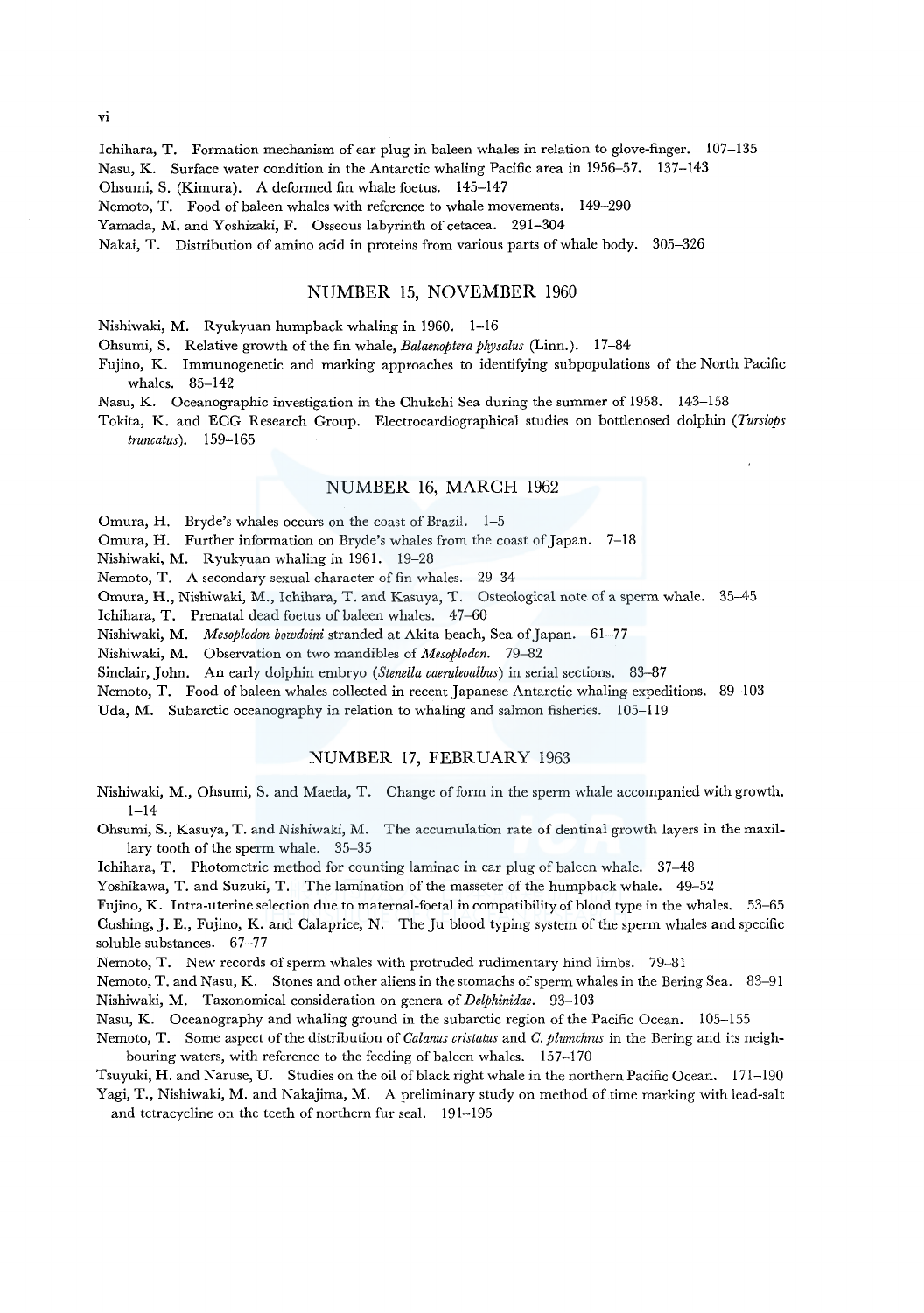### NUMBER 18, MARCH 1964

Fujino, K. Fin whale subpopulations in the Antarctic whaling areas II, III and IV. 1-28

Ichihara, T. Prenatal development of ear plug in baleen whales. 29-48

Ohsumi, S. Examination on age determination of the fin whale. 49-88

Nemoto, T. School of baleen whales in the feeding areas. 89-110

- Okutani, T. and Nemoto, T. Squids as the food of sperm whales in the Bering Sea and Alaskan Gulf. 111-122
- Ohsumi, S. Comparison of maturity and accumulation rate of corpora albicantia between the left and right ovaries in cetacea. 123-148
- Omura, H. A systematic study of the hyoid bones in the baleen whales. 149-170
- Nishiwaki, M. Revision of the article "Taxonomical consideration on genera of *Delphinidae"* in No. 17. 171-172
- Tsuyuki, H. and Naruse, U. Studies on the lipids in brain of black right whale in the northern Pacific Ocean. 173-180

#### NUMBER 19, APRIL 1965

Ohsumi, S. Reproduction of the sperm whale in the north-west Pacific. 1-35

Kasuya, T. and Ichihara, T. Some informations on minke whales from the Antarctic. 37-43

Nemoto, T. and Kasuya T. Foods of baleen whales in the Gulf of Alaska in the North Pacific. 45-51

- Nishiwaki, M., Nakajima, M., and Kamiya, T. A rare species of dolphin *(Stenella attenuata)* from Arari, Japan. 53-64
- Nishiwaki M., Kasuya, T., Tobayama, T., Kamiya, T., and Nakajima, M. *Feresa attenuata* were caught and kept at Ito, Japan. 65-90

Nakajima, M. and Nishiwaki, M. The first occurrence of a porpoise *(Electra electra)* in Japan. 91-104

Hosokawa, H. and Kamiya, T. Sections of the dolphin's head *(Stenella caeruleoalba).* 105-133

Ohsumi, S. A dolphin *(Stenella caeruleoalba)* with protruded rudimentary hind limbs. 135-136

## NUMBER 20, APRIL 1966

Ohsumi, S. Sexual segregation of the sperm whale in the North Pacific. 1-16

Ichihara, T. Criterion for determining age of fin whale with reference to ear plug and baleen plate. 17-82 Kasuya, T. Karyotype of a sei whale. 83-88

Kasuya, T. and Ohsumi, S. A secondary sexual character of the sperm whale. 89-94

Nishiwaki, M. and Norris, K. S. A new genus, *Peponocephala,* for the odontoceti cetacean species *electra electra.*  95-100

Nishiwaki, M., Nakajima, M. and Tobayama, T. Preliminary experiments for dolphin marking. 101-107

Nemoto, T. *Thysanoessa* euphausiids, comparative morphology, allomorphosis and ecology. 109-155

Nasu, K. Fishery oceanographic study on the baleen whaling grounds. 157-210

Ichihara, T. and Nishiwaki, M. External measurements and weight of a southern elephant seal. 211-212 Tsuyuki, H. and Itoh, S. Studies on the oils contained in blubber of a southern elephant seal. 213-221

#### NUMBER 21, MAY 1969

Omura, H., Ohsumi, S., Nemoto, T., Nasu, K. and Kasuya, T. Black right whales in the North Pacific. 1-78 Nishiwaki, M. and Hasegawa, Y. The discovery of the right whale skull in the Kisagata shell bed. 79-84 Ohsumi, S. Occurrence and rupture of varginal band in the fin, sei, and blue whales. 85-94

- Hosokawa, H., lgarashi, S., Kamiya, T. and Hirosawa, K. Morphological characteristics and myelinization of acoustic system in the dolphins *(Stenella caeruleoalba).* 95-123
- Mol, T. and van Bree, P.J.H. A short contribution to the history of whaling in Japan during the 17th century. 125-139

Tsuyuki, H. and Itoh, S. Fatty acid composition of finless porpoise oil. 131-135

Tsuyuki, H. and Itoh, S. Fatty acid composition of many toothed pilot whale oil. 137-141